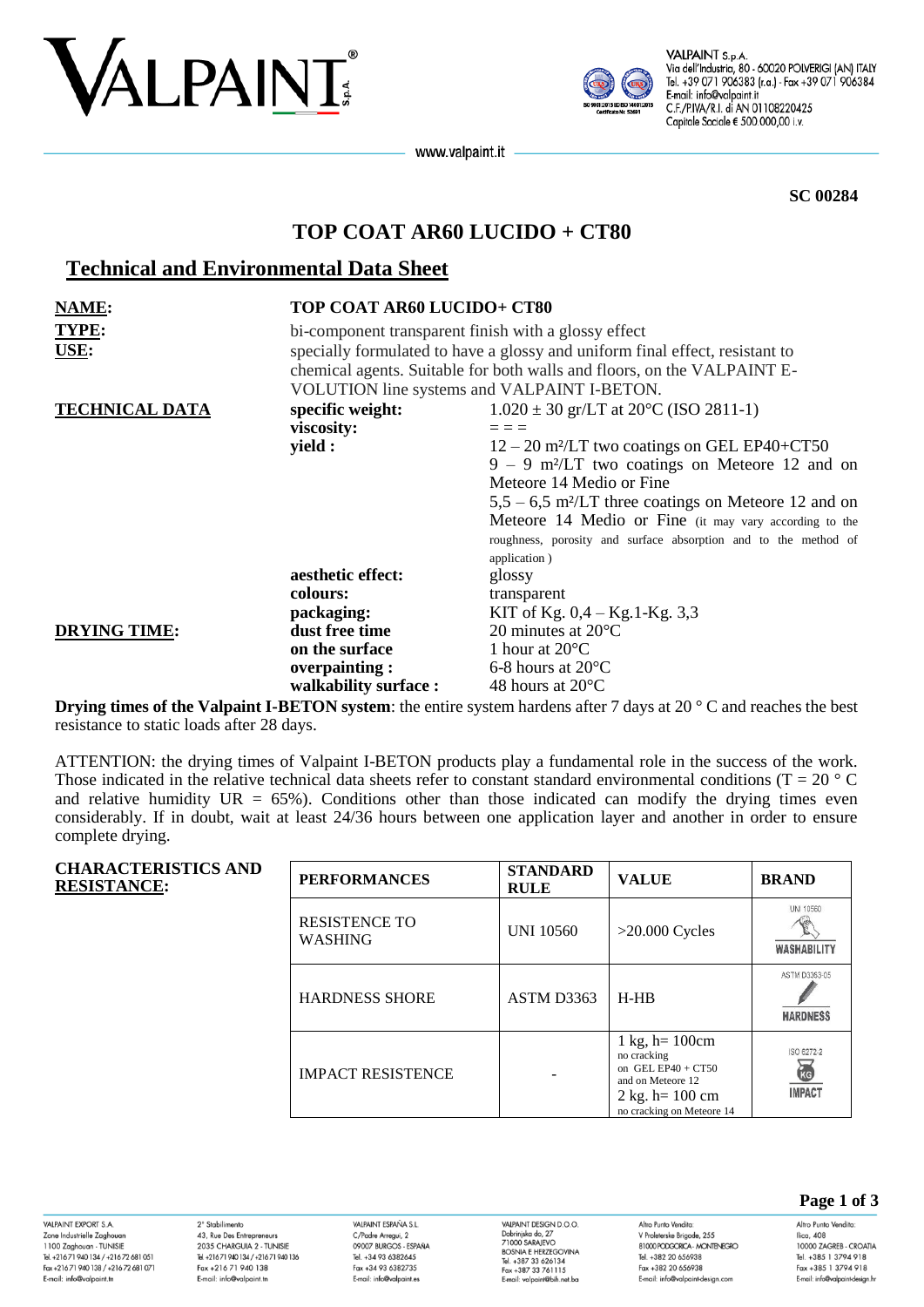



VALPAINT S.p.A Via dell'Industria, 80 - 60020 POLVERIGI (AN) ITALY Tel. +39 071 906383 (r.a.) - Fax +39 071 906384 E-mail: info@valpaint.it C.F./P.IVA/R.I. di AN 01108220425 Capitale Sociale € 500.000,00 i.v.

**SC 00284**

www.valpaint.it

### **CHARACTERISTICS AND RESISTANCE: PERFORMANCE:**

| PERFORMANCES | <b>STANDARD</b><br><b>RULE</b> | <b>VALUE</b>                      | <b>BRAND</b> |
|--------------|--------------------------------|-----------------------------------|--------------|
| GLOSS        | <b>EN ISO 2813</b>             | Max 70-75 GU on<br>smooth surface |              |
| QUVB 1000h   | ISO 11507                      | Gloss loss $\langle 10\%$         |              |

**Gloss measurement may vary based on roughness, color and overall surface reflectance. The values shown in the table were measured in the laboratory on standard surfaces.**

### **ENVIROMENTAL**   $PERFORMANCES:$

| <b>PERFORMACES</b>                                         | <b>STANDARD</b><br><b>RULE</b> | <b>VALUE</b>                              | <b>BRAND</b>                                                        |
|------------------------------------------------------------|--------------------------------|-------------------------------------------|---------------------------------------------------------------------|
| <b>ABSENCE OF</b><br><b>DANGEROUS</b><br><b>SUBSTANCES</b> |                                | <b>FREE</b>                               | <b>IPA</b><br><b>APEO</b><br><b>FORMALDEIDE</b><br><b>AMMONIACA</b> |
| <b>FORMALDEHYDE ISSUE</b><br>RATE, X                       | JIS A 1902-3                   | $X<0.005$ mg/m <sup>2</sup> h<br>$F$ **** | K09025 - K09026<br><b>FORMALDEIDE</b><br><b>FREE</b>                |

# **PREPARATION OF THE PRODUCT:**

# **catalysation:** to catalyze with CT80

Top Coat AR60 should be catalysed with CT80, mixing it very well with a spatula and ensuring that the material attached to the walls of the can flow into the center to be well blended. CT80 catalyst is very sensitive to humidity, so once the can is opened it must be used completely or closed with great care. The application must be carried out within 1 hour at  $20^{\circ}$  C after mixing

**APPLICATION: system:** Sponge trowel or Mohair woolen roller **coats:** 2 -3

### **APPLICATION CYCLE: FOR VALPAINT E-VOLUTION Marbled Effect or Other Decorative Effects**: to make the surface more uniform, while maintaining the final glossy effect, wait 18

- 24 hours at 20 ° C to allow the EP40 Gel to solidify. Then sand with 400/500 abrasive paper only the parts with lumps and imperfections then apply two coats of two-component Top Coat AR60 Lucido with a compact sponge roller PV 109 or 110. Always wait  $6 - 8$  hours at 20  $\degree$  C between the first and second coat. In any case, do not wait more than 24 hours at 20 ° C.

FOR VALPAINT E-VOLUTION Smooth Effect: After 12 hours at 20 ° C from the application of Meteore 12, apply two coats of Top Coat AR60 Lucido with Mohair PV 31 wool roller. Always wait 6 - 8 hours at 20 ° C between the first and second coat. In any case, do not wait more than 24 hours at 20 ° C.

**FOR VALPAINT I-BETON:** After 12 hours at 20 ° C from the application of Meteore 14 Medio or Fine, clean the surface of any lumps and dust before finishing the decoration with Top Coat AR60 to have a final glossy effect protected by the water. Apply two or three coats of Top Coat AR60 Lucido with a Mohair PV 31 wool roller.

Wait  $6 - 8$  hours at  $20^\circ$  C between the first and second coat. In any case, do not wait more than 24 hours at  $20^{\circ}$  C...

**Application temperature**: higher than  $+ 5 \degree$  C and lower than  $+ 30 \degree$  C.

**Storage:** in well-closed can, even after use, at a temperature superior to  $+10$  ° C and inferior to  $+30$  ° C.

VAI PAINT EYPORT & A Zone Industrielle Zaghoua 1100 Zaghouan - TUNISIE Theo Zagnoban - Torvisic<br>Tel. +216 71 940 134 / +216 72 681 051 Fax +216 71 940 138 / +216 72 681 071 E-mail: info@valpaint.tn

2° Stabilimento 43, Rue Des Entrepreneurs 2025 CHARCLILA 2 TUNISIE Tel. +216 71 940 134 / +216 71 940 136 Fax +216 71 940 138 E-mail: info@valpaint.tn

VAIRAINT ESPAÑA S I C/Padre Arregui, 2 OOOOZ BIJDCOS ESDAÑA Tel. +34 93 6382645 Fax +34 93 6382735 E-mail: info@valpaint.es

VAIRAINT DESIGN D O O VALPAINT DESIGN D.<br>Dobrinjska do, 27<br>71000 SARAJEVO<br>BOSNIA E HERZEGO Tel. +387 33 626134 Fax +387 33 761115 E-mail: valoaint@bib.net ba

Altro Punto Vendita V Proleterske Brigade, 255 **RIOOD PODGORICA - MONTENEGRO** Tel. +382 20 656938 Fax +382 20 656938 E-mail: info@valpaint-design.com

**Page 2 of 3**

Altro Punto Vendita: Ilica, 408 10000 ZAGREB - CROATIA Tel. +385 1 3794 918 Fax +385 1 3794 918 E-mail: info@valpaint-desian.hr